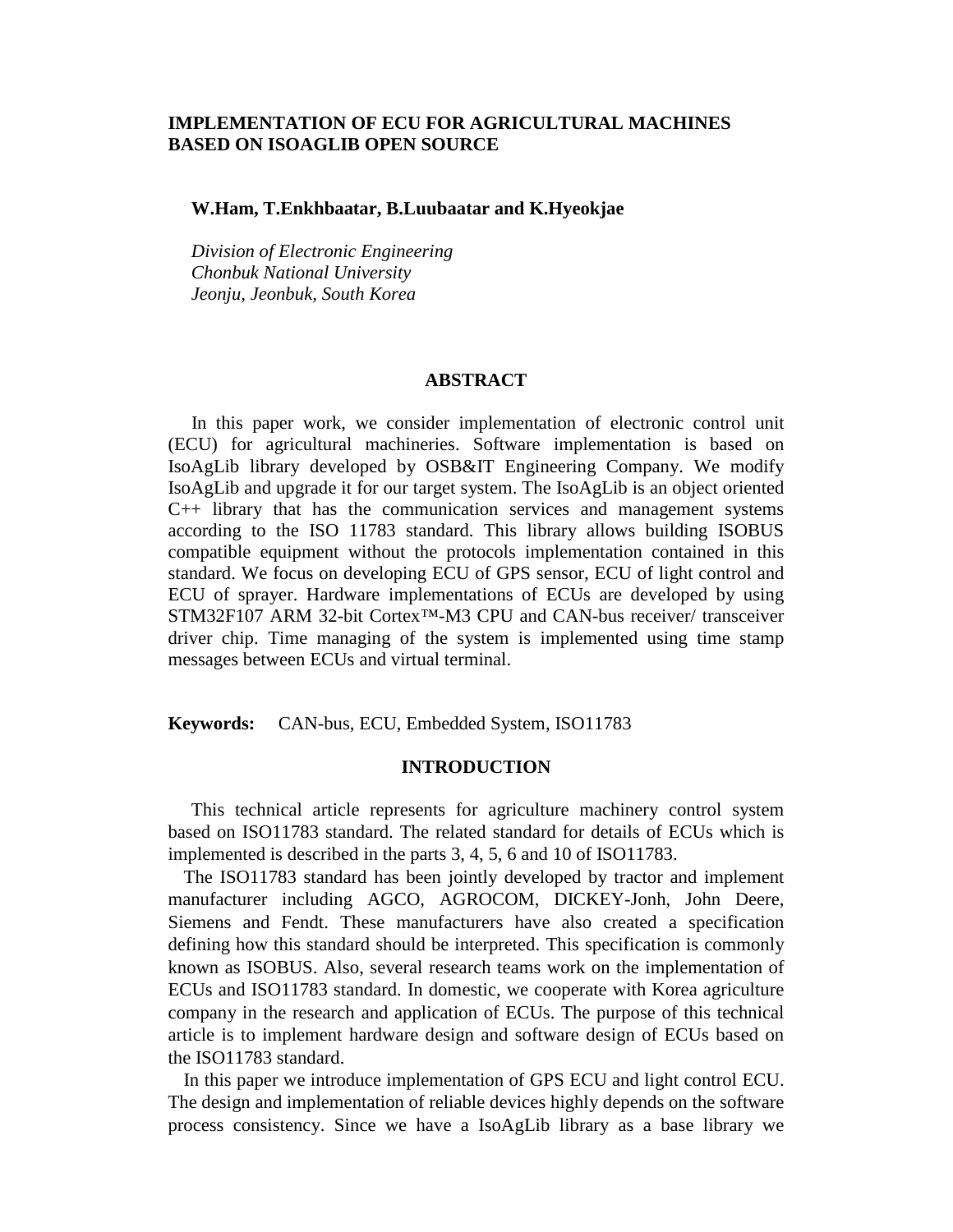modified it for our hardware by implementing hardware related functions, buffering sections, connections between network layer and application layer, and timing process such as local and global timing. Though, GPS ECU sends periodically pseudo location value to the CAN bus it processes main functions such as receiving sending and replying to the PGNs from the CAN bus. The light control of ECU control several lights in the tractor and responds with value of status. The remainder of this paper is organized as follows: Section 2 overview of CAN, ISO11783 standard and IsoAgLib library; Section 3 implementation of hardware; Section 4 describes the implementation of software; Section 5 experiment and results; and finally Section 6 discusses future work and conclusions.

### **BACKGROUNDS AND METHODS**

## **Control Area Network (CAN)**

 CAN network is that each message is preceded with an identifier that is unique to the transmitting controller and that multiple controllers can communicate over a single two-wire bus. CAN transmitting data in frames containing a header and 0 to 8 bytes of data. There are three separate CAN standards: CAN version 1.0, Version 2.0A (Standard CAN), and version 2.0B (Extended CAN). The main difference in these standards is the length of the identifiers that precede each message. The original specifications (Version 1.0 and 2.0A) specify an 11 bit message identifier. The Version 2.0B Extended Frames contain a 29-bit identifier which allow over  $2^{29}$ -1 message identifiers. The 29-bit identifier is made up of the 11-bit identifier ("Base ID") and the 18-bit Extended Identifier ("ID Extension"). The figures 1 shown in difference of three CAN standards. In our research work presented in this paper based on the CAN2.0B standard.



(a).CAN version 1.0 and version 2.0A (b). CAN version 2.0B

### **Figure 1. Frame structure of CAN standards**

### **ISO11783 overviews**

 The ISO11783 standard is sometimes called as ISOBUS. It consists of several parts, which is comprised of fourteen documents shown in Table 1. The ISO11783 as a whole specifies a serial data network for control and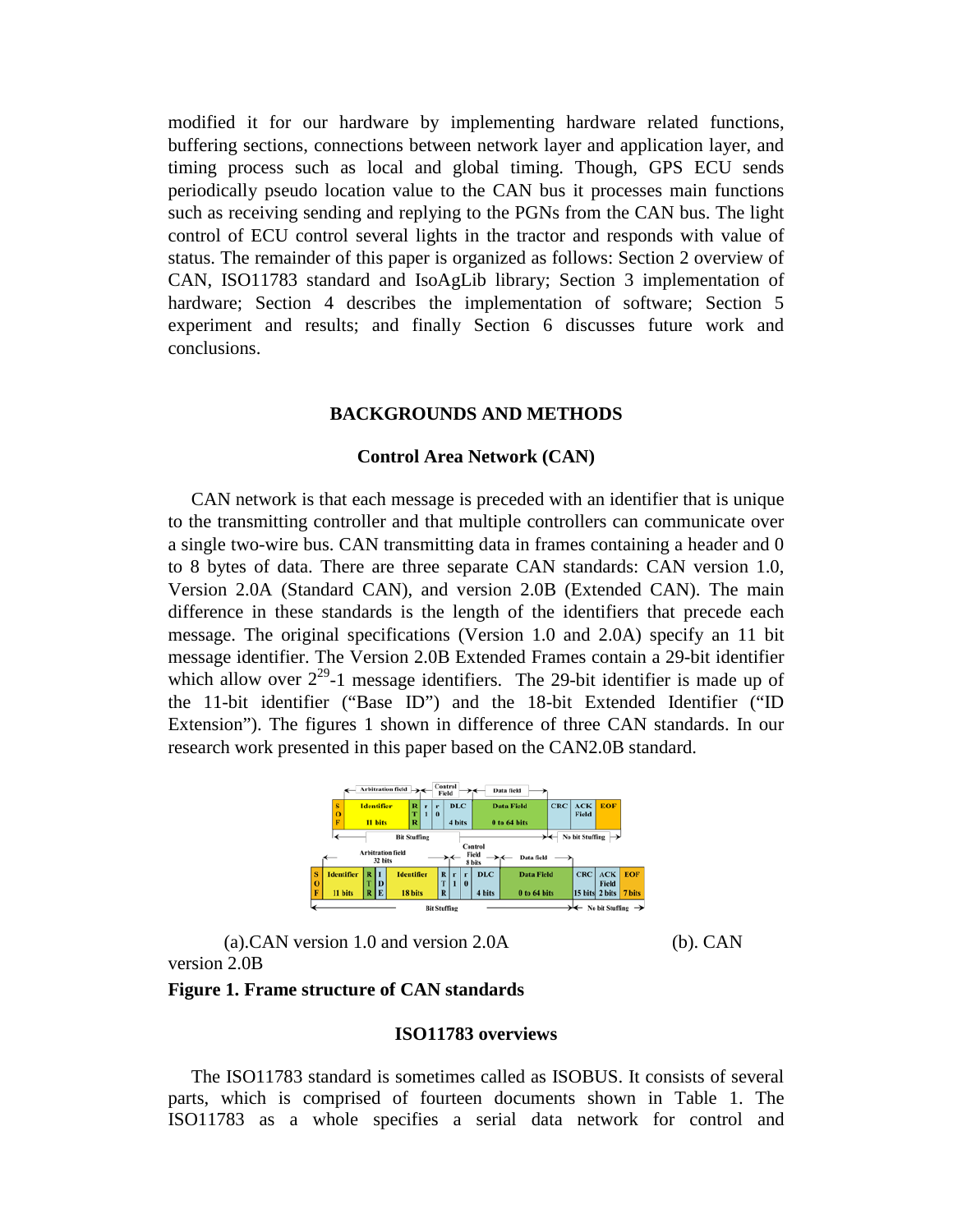communications on forestry or agricultural tractors and mounted, semi-mounted, towed or self-propelled implements. Its propose is to standardize the method and format of transfer of data between sensors, actuators, control elements, tractor or implement and etc.

| Document     | Description                       | Form     |  |  |  |  |
|--------------|-----------------------------------|----------|--|--|--|--|
| ISO 11783-1  | <b>General Standard</b>           | Complete |  |  |  |  |
| ISO 11783-2  | Physical Layer                    | Complete |  |  |  |  |
| ISO 11783-3  | Data Link Layer                   | Complete |  |  |  |  |
| ISO 11783-4  | Network Layer                     | Complete |  |  |  |  |
| ISO 11783-5  | <b>Network Management</b>         | Complete |  |  |  |  |
| ISO 11783-6  | <b>Virtual Terminal</b>           | Complete |  |  |  |  |
| ISO 11783-7  | <b>Implement Message Layer</b>    | Complete |  |  |  |  |
| ISO 11783-8  | <b>Power Train Messages</b>       | Complete |  |  |  |  |
| ISO 11783-9  | <b>Tractor ECU</b>                | Complete |  |  |  |  |
| ISO 11783-10 | <b>Task Controller</b>            | Complete |  |  |  |  |
| ISO 11783-11 | Mobile data element<br>dictionary | Complete |  |  |  |  |
| ISO 11783-12 | Diagnostics services              | Complete |  |  |  |  |
| ISO 11783-13 | <b>File Server</b>                | Complete |  |  |  |  |
| ISO 11783-14 | <b>Sequence Control</b>           | Draft    |  |  |  |  |

# **Table 1. ISO11783 standard documents**

## **ISOAgLib open source library**

 In this section we introduce the ISOAgLib open source programming library, which is developed by Munich University and OSB & IT engineering company in Germany. It is suitable for embedded communication software in electronic control units (ECU) such as virtual terminal (VT) or task controller (TC). All functions according to the ISO11783 standards as well as the established machine interfaces are already implemented in the library. The figure 2 describes in the system architecture of ISOAgLib programming library.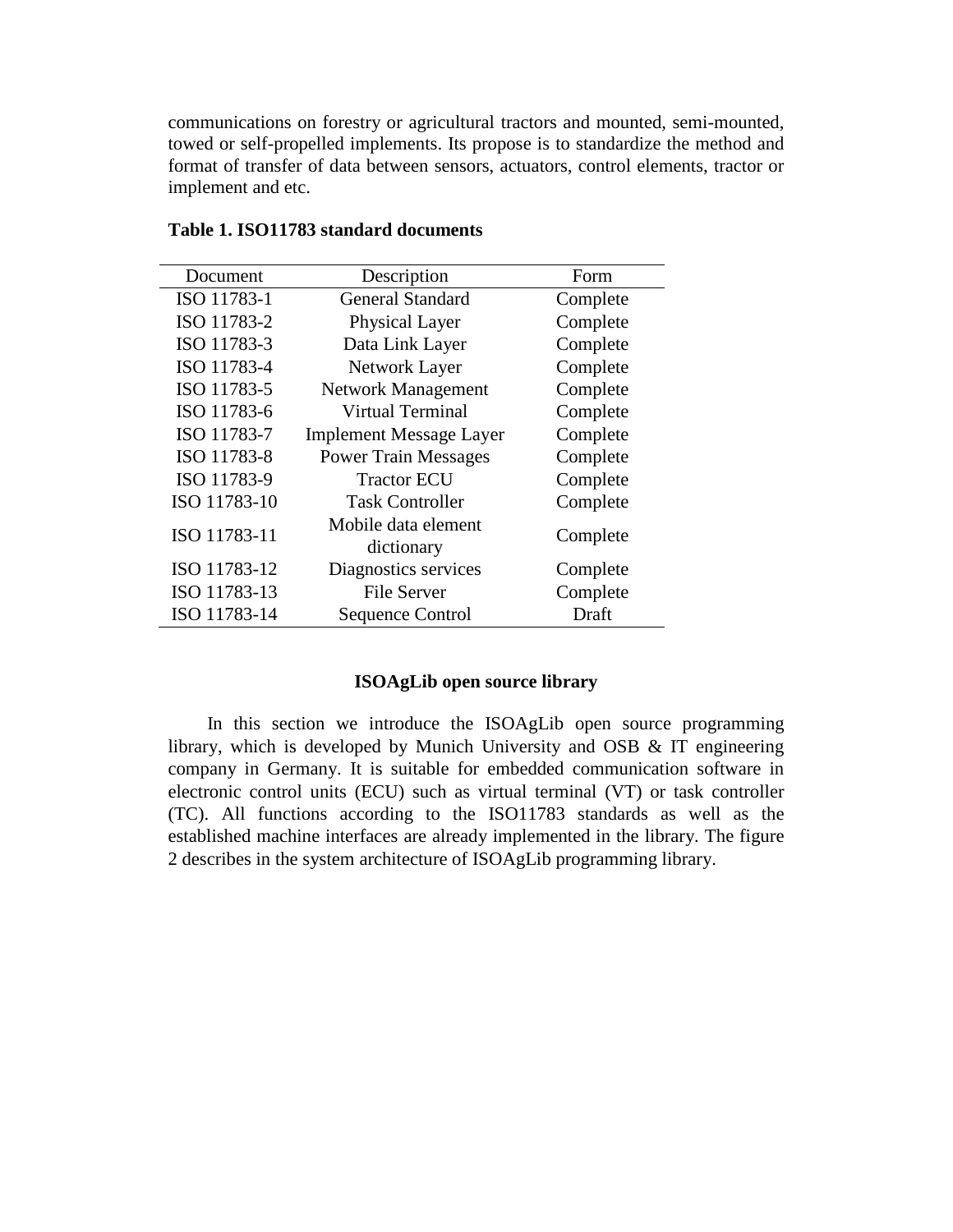

**Figure 2. System architecture of ISOAgLib open library.**

 The IsoAglib library consists of several parts: Communication, Scheduler, Driver Extension, Hardware Abstraction Layer and Hardware/driver. They develop so many versions of IsoAglib programming library, some tutorials and examples for real implement devices. In our case we are studying version 2.2-rc5 of IsoAgLib, why this version has some tutorials and examples. Also those example and tutorial files are compiling no errors, and then we consider that version. Especially we studied CAN server application program, ECU of GPS sensor, ECU of Display, ECU of DataSource, ECU of TractorBridge, and etc. The figure 3 illustrates files structures of ISOAgLib open library. In our case we are focusing on real hardware implementation in embedded Windows CE environment.

## **IMPLEMENTATION OF CAN-BUS INTERFACE**

 The hardware of other ECUs implemented by the 32-bit microcontroller STM32f107VC development board. The STM32F microcontroller's main Central Processing Unit (CPU) architecture is Advanced RISC Machine (ARM) V7 Cortex-M3, its support several useful peripherals. The one of useful peripheral is CAN controller, its supports CAN 2.0A and 2.0B active and passive with data rates up to the maximum 1Mbit/s. The CAN controller also has extensions to support fully deterministic communication defined under the time-triggered CAN (TTCAN) protocol. When enabled, the TTCAN extensions support automatic message retransmission and will place a message timestamp in the last two data bytes of the CAN message packet. The next most important feature of a CAN controller is it's receives message filtering. Because CAN is a broadcast network, every message transmitted is received by every node on the network. In a CAN network of any reasonable complexity there will be a large number of messages sent over the CAN bus. In such a network the CPU of a CAN node will spend all its runtime responding to CAN messages. To avoid this problem all CAN controllers have some form of message filtering that blocks unwanted messages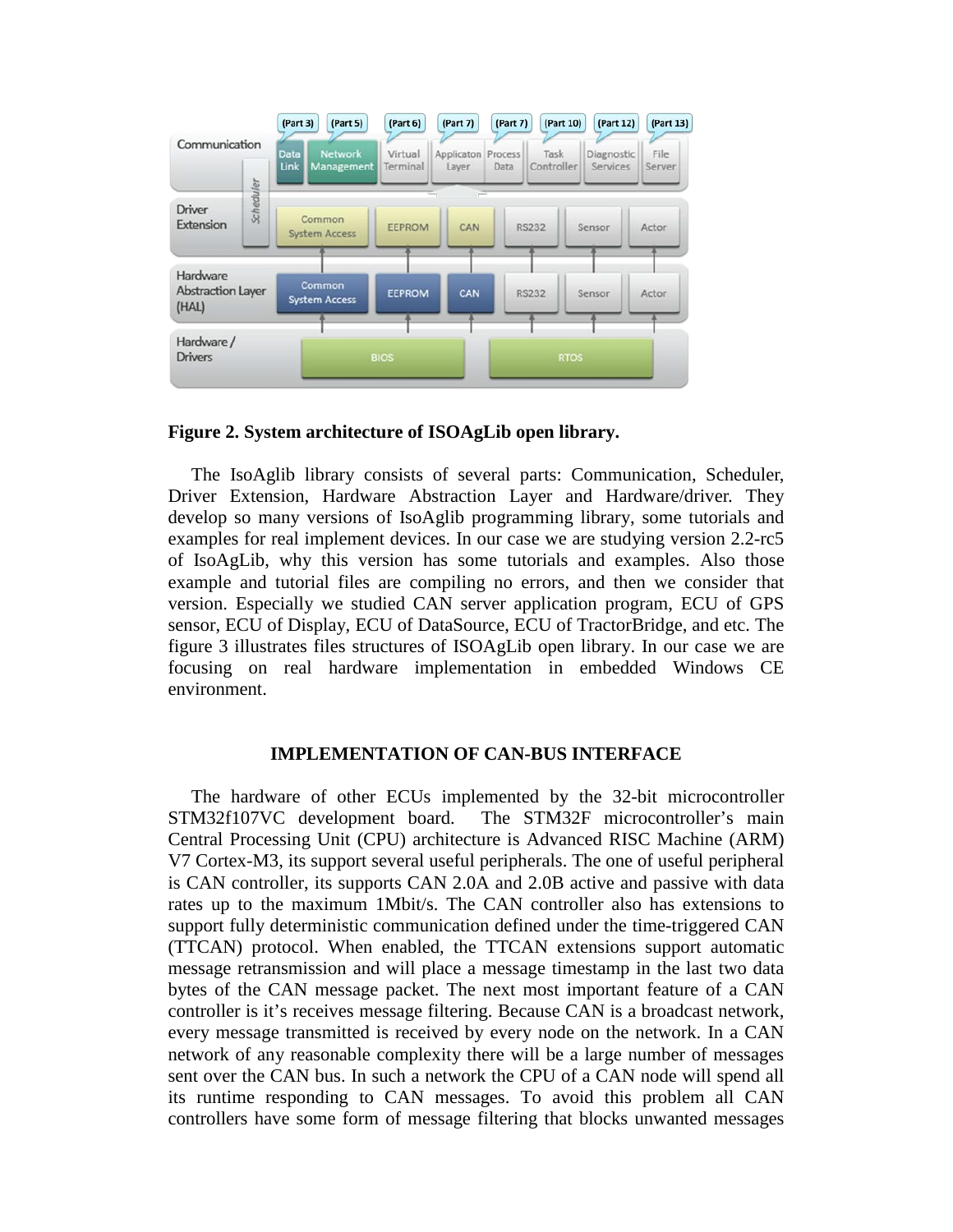from reaching the receive buffers. The structure of software implementation for ECU of light control is shown in figure 5.

## **IMPLEMENTATION OF SOFTWARE**

 In the firmware level programming CPU follows only one process in the hardware: it means not working with any operating systems. If the hardware system not working with any operating system this time programming code should be write in the firmware level.

 The most embedded system developer use standard C programming language, then sometimes limitation in complicated system. ISO11783 standard implementation is not simple project for programmers. The IsoAglib library's source codes written by the object oriented programming language  $C_{++}$ , its can easy solve some complicate protocols and etc. Because of programming  $C++$  can support Standard Template Library (STD), it can make templates and namespace for lists, queue, vectors, and etc. And another important thing is development tools for embedded system. The most embedded development tool's compiler and linker proposed for C and assembler codes. The one of famous tools is IAR Embedded Workbench, which was supported by C/C++ and assembler for ARM7/ARM11 core processors. Then we successfully implement the ECU of GPS and ECU of Sprayer codes based on IsoAglib library in the IAR Embedded Workbench environment. IAR Embedded Workbench tool can working with J-Link universal debugger device. The sample hardware debugging process is shown in the figure 3. As an example implementation of the block diagram of light control ECU is shown in figure 4.



**Figure 3. Object oriented C++ codes the ECU of GPS implementation by using the IAR Embedded Workbench.**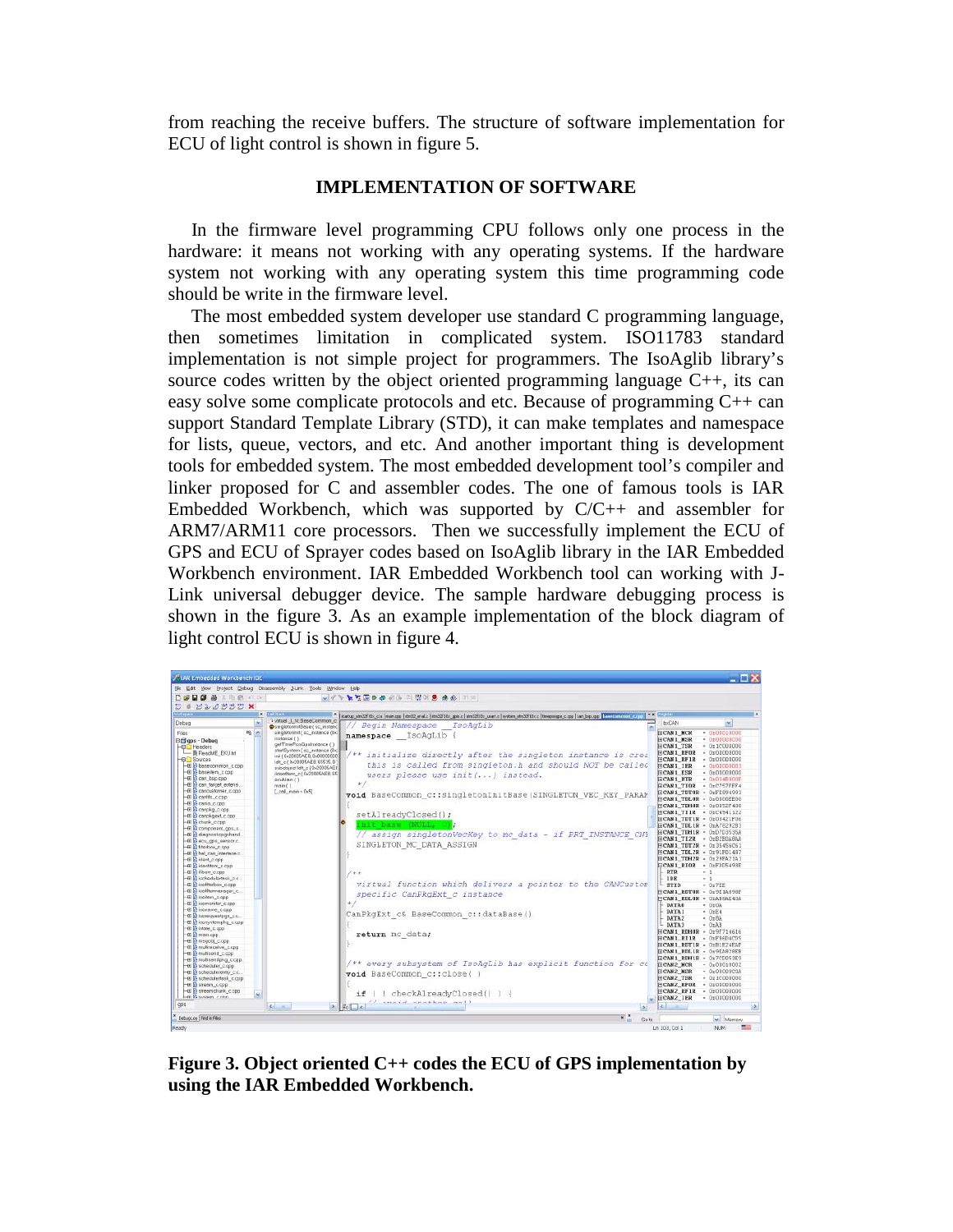

**Figure 4. The block diagram of ECU of light control.**

# **EXPERIMENTS AND RESULTS**

 In order to test the implemented ECUs, experimental environment has set virtually which has virtual ISO CAN bus on the Ethernet networking. CAN server is set in the WinCE6.0 operation system environment on the ARM11 based hardware system to make a connection between hardware implemented real ECUs and software implemented virtual ECUs. The experimental system structure is shown in figure 6. Since IsoAgLib has several virtual ECUs, such as CANlogolizer, CAN-messenger, WriteISO and ReadISO etc, we use them for implementation of our ECUs. For now, the GPS ECU and Light Control ECU are work quite well and we can see the processing of those ECUs in the virtual experimental environment. Figure 6 shows timing of a CAN diagram. The processing between ECUs and virtual terminal on the ISO Can bus with PGNs, such as a control and status messages, is shown in table 2.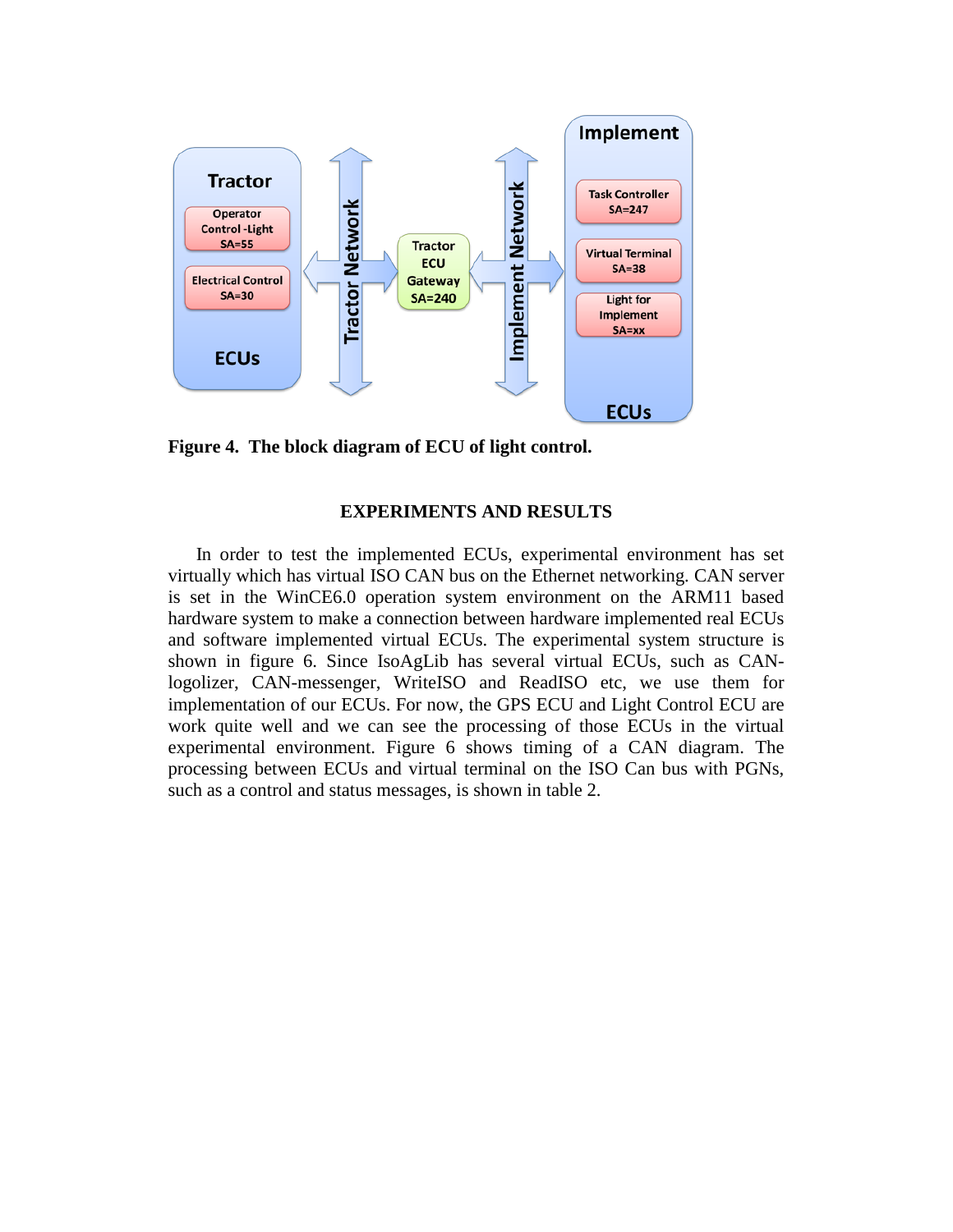

**Figure 5. The structure of software implementation for ECU of Light Control.**



**Figure 6. The experimental block diagram of ECU of Light Control and ECU of GPS.**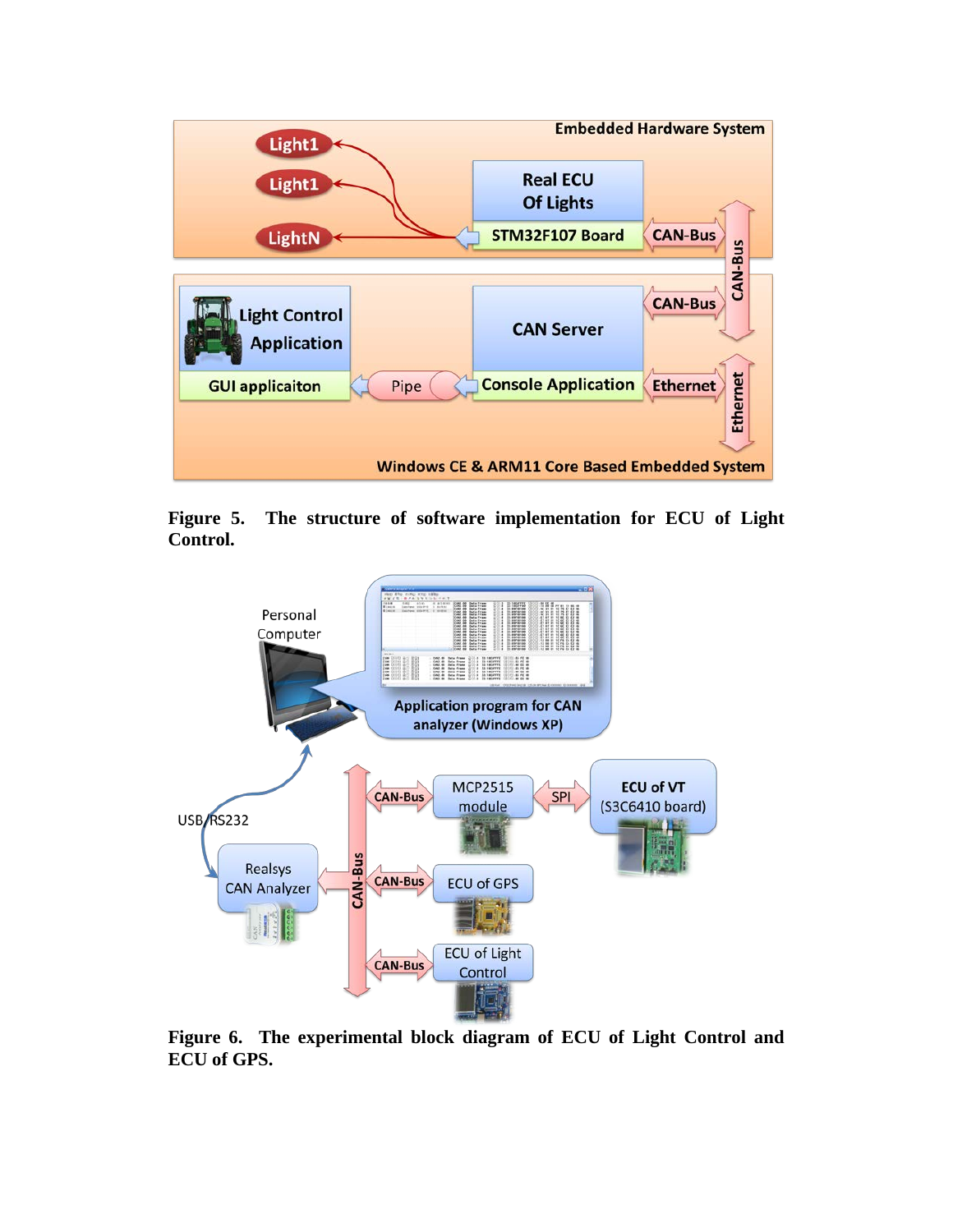

**Figure 6. Timing diagram of CAN-Bus.**

| Table 2. Sample messages of ECU GPS, ECU of Light Control and VT. |  |  |  |  |
|-------------------------------------------------------------------|--|--|--|--|
|-------------------------------------------------------------------|--|--|--|--|

| <b>Message</b>                          | <b>PGN</b> |        | S              | DA             | <b>DL</b> | Data |                |                 |                     |                |               |        |                |                       |
|-----------------------------------------|------------|--------|----------------|----------------|-----------|------|----------------|-----------------|---------------------|----------------|---------------|--------|----------------|-----------------------|
|                                         |            |        |                | A              |           | C    |                |                 |                     |                |               |        |                |                       |
| VT Address Claimed                      | 00         | E<br>E | 00             | 26             | All       | 8    | 02             | $\overline{00}$ | A<br>$\theta$       | E <sub>8</sub> | 00            | 1<br>D | 02             | A<br>$\boldsymbol{0}$ |
| <b>GPS Address Claimed</b>              | 00         | E<br>E | $00\,$         | 1 <sup>C</sup> | All       | 8    | 25             | B <sub>3</sub>  | FF                  | E <sub>8</sub> | 00            | 17     | 00             | A<br>$\boldsymbol{0}$ |
| <b>Light Control Address</b><br>Claimed | 00         | E<br>E | 00             | 80             | All       | 8    | 2F             | B <sub>3</sub>  | FF                  | E <sub>8</sub> | 00            |        | 84 OC          | A<br>0                |
| Request                                 | 00         | E<br>A | 0 <sup>0</sup> | 26             | All       | 3    | 00             | Ε<br>E          | 00                  |                |               |        |                |                       |
| VT Address Claimed                      | 00         | E<br>E | 00             | 26             | All       | 8    | 02             | 00              | A<br>$\overline{0}$ | E8             | 00            | 1<br>D | 02             | A<br>$\overline{0}$   |
| <b>GPS Address Claimed</b>              | 00         | E<br>E | 00             | 1 <sup>C</sup> | All       | 8    | 25             | B <sub>3</sub>  | FF                  | E <sub>8</sub> | 00            | 17     | 00             | A<br>0                |
| <b>Light Control Address</b><br>Claimed | 00         | E<br>E | 00             | 80             | All       | 8    | 2F             | B <sub>3</sub>  | FF                  | E <sub>8</sub> | 00            | 84     | 0 <sup>C</sup> | A<br>$\overline{0}$   |
| VT Language Code                        | 00         | FE     | 0F             | 26             | $-$       | 8    | 64             | 65              | 40                  | 00             | 00            | 00     | FF             | $_{\rm FF}$           |
| Light Control<br>Command                | $00\,$     | FE     | 0<br>D         | 80             | --        | 8    | 01             | FF              | FF                  | FF             | FF            | FF     | FF             | FF                    |
| Light Control to VT                     | 00         | E7     | 00             | 80             | 26        | 8    | C <sub>0</sub> | FF              | 00                  | 00             | 00            | 00     | FF             | $_{\rm FF}$           |
| VT to ECU                               | 00         | E6     | 00             | 26             | All       | 8    | FE             | 80              | 64                  | 00             | A<br>$\theta$ | 0F     | 00             | FF                    |
| <b>GPS</b> Position Data                | 01         | F8     | 05             | 1 <sup>C</sup> | 26        | 8    | 86             | 00              | 00                  | FF             | FF            | FF     | FF             | FF                    |
| $\ddotsc$                               |            |        |                |                |           |      |                |                 |                     |                |               |        |                |                       |

**DISCUSSION AND CONCLUSIONS**